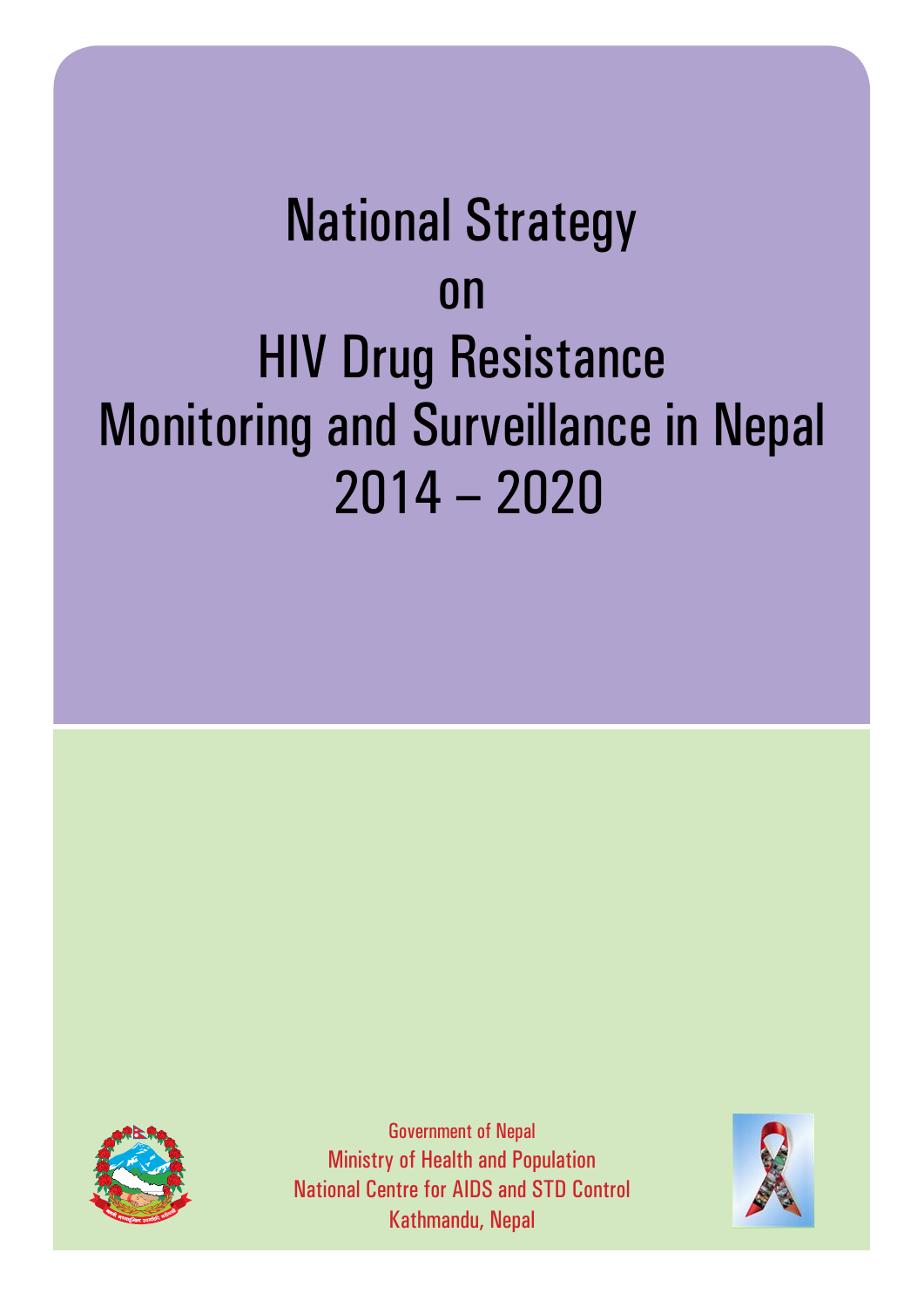**Supported by :**

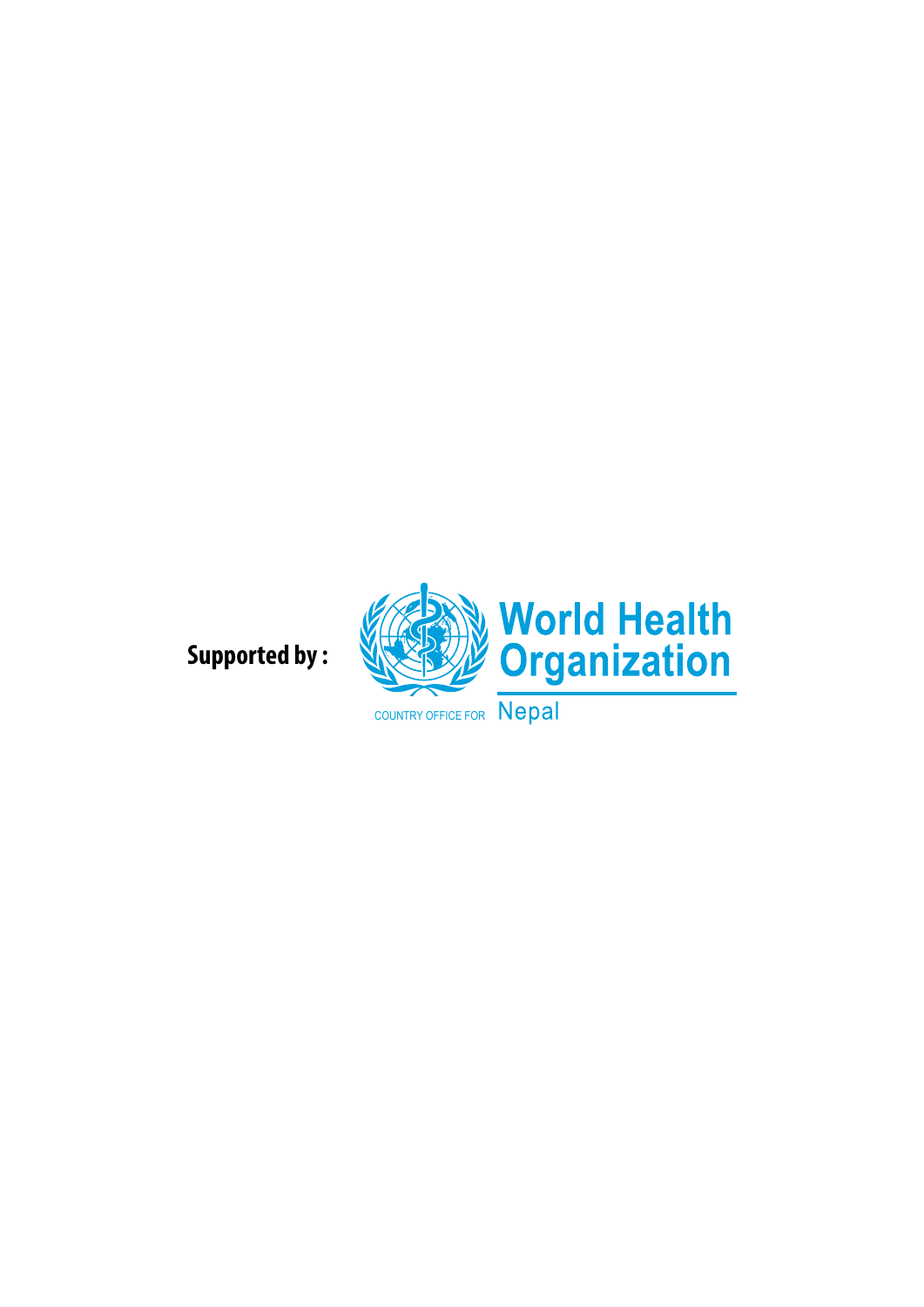**National Strategy on HIV Drug Resistance Monitoring and Surveillance (HIVDR) for Nepal 2014 – 2020**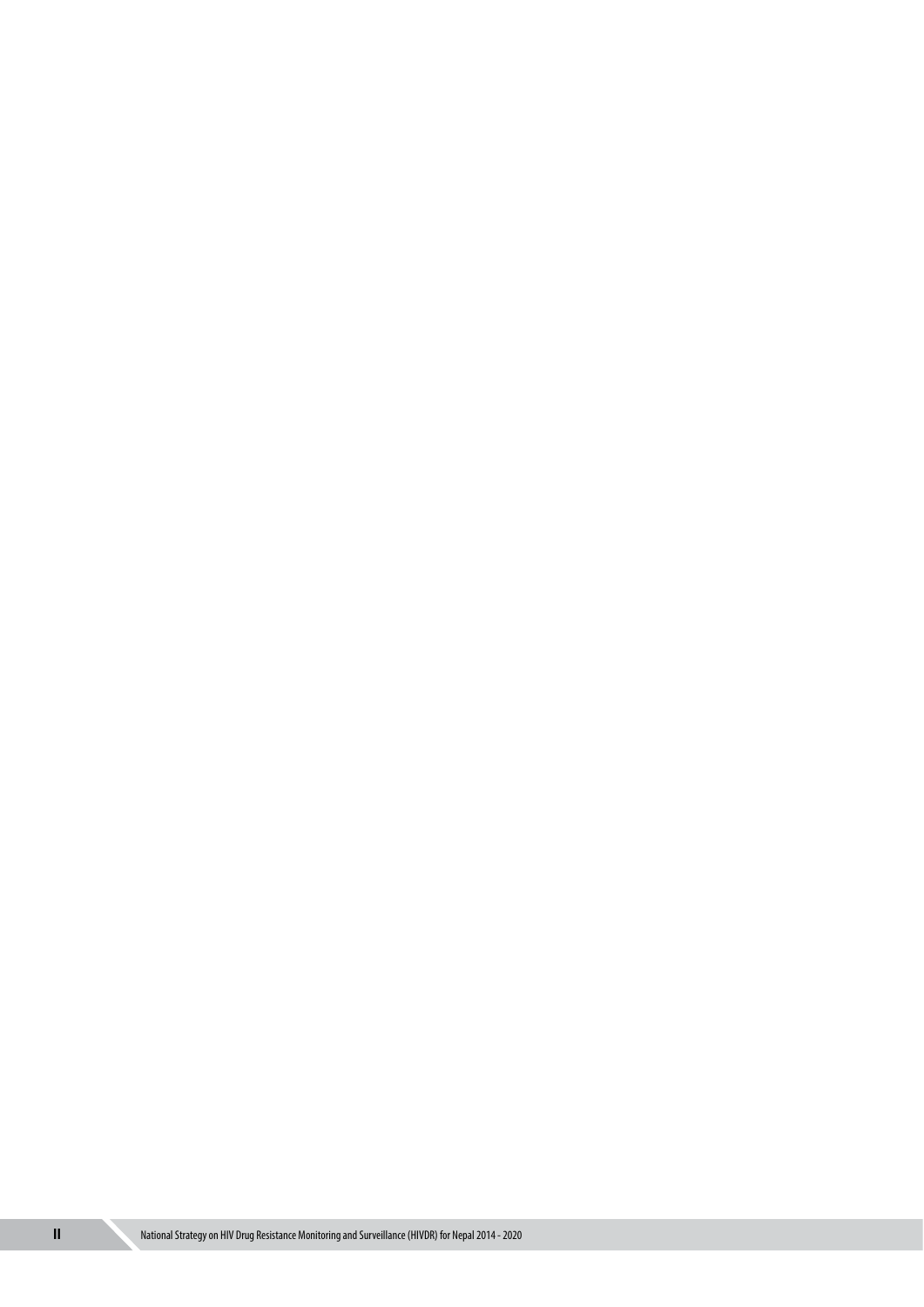## **Contents**

|                | <b>Foreword</b> |                   |                                                         | V              |
|----------------|-----------------|-------------------|---------------------------------------------------------|----------------|
| 1.             |                 | <b>Background</b> |                                                         | 1              |
|                | 1.1.            |                   | Expansion of access to ART                              | 1              |
|                | 1.2.            |                   | Current implementation of HIVDR activities              | $\overline{2}$ |
| 2.             |                 |                   | <b>Development of the Nepal HIVDR strategy</b>          | $\overline{2}$ |
|                | 2.1.            |                   | Nepal HIV drug resistance monitoring and surveillance s |                |
|                |                 |                   | trategy, 2014-2019                                      | 3              |
|                |                 | 2.1.1.            | Mission I: HIVDR monitoring of EWI                      | 4              |
|                |                 | 2.1.2.            | Mission II: Public health surveillance of HIVDR,        |                |
|                |                 |                   | 2014-2019                                               | 5              |
|                |                 | 2.1.3.            | Mission III: Take public health action to strengthen    |                |
|                |                 |                   | the ART programme and related services so as            |                |
|                |                 |                   | to prevent emergence of HIVDR among people              |                |
|                |                 |                   | receiving treatment                                     | 7              |
| 3.             |                 |                   | <b>Partnerships and resource needs</b>                  | 8              |
| 4.             |                 |                   | <b>Operationalization of the ADR survey in 2015</b>     | 9              |
| <b>Annex 1</b> |                 |                   |                                                         | 10             |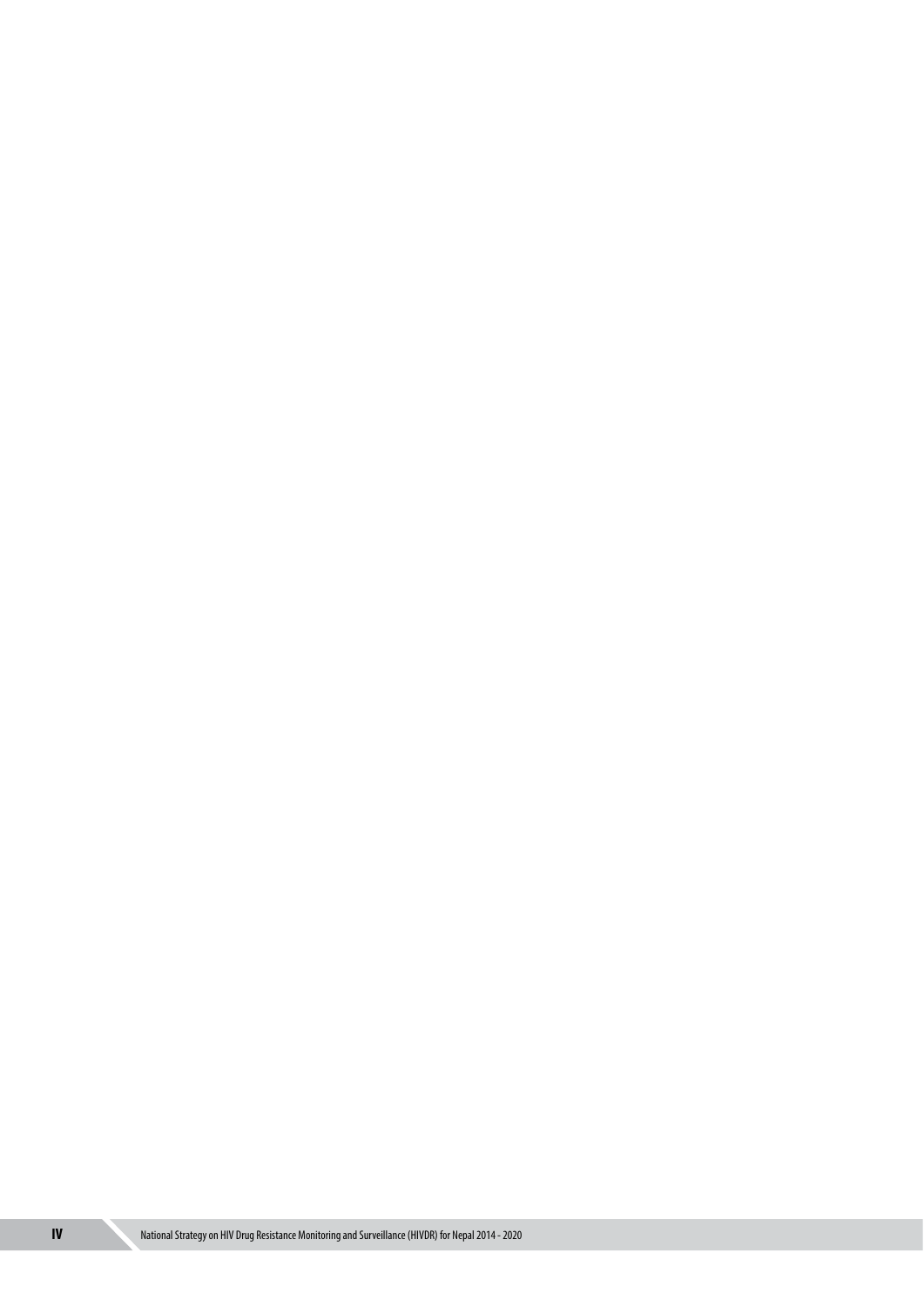|          | <b>Governments</b> of Nepal              | 4261653                   |
|----------|------------------------------------------|---------------------------|
|          | Leafth & Population<br>Ministry of       | 4262753                   |
|          |                                          | 4258219                   |
|          | NATIONAL CENTRE FOR AIDS AND STD CONTROL | Fax: 4261406              |
|          |                                          | E-mail: ncasc@mos.com.np  |
|          | entre for AIDS &                         | Website: www.ncasc.gov.np |
|          | 2063                                     | TEKU, KATHMANDU, NEPAL    |
| Ref. No. |                                          |                           |

Foreword

Since the inception of the antiretroviral therapy (ART) in 2004, there has been a substantial increment of people on ART in Nepal. Despite the obvious benefits that rapid scale-up has had on AIDS-related morbidity and mortality, the potential for widespread emergence and transmission of HIV drug resistance (HIVDR) to antiretrovirals (ARVs) has been a major ongoing concern.

National Strategy on HIV Drug Resistance Monitoring and Surveillance (HIVDR) for Nepal  $-2014 - 2020$ , summarizes a comprehensive package of HIVDR surveys that should be implemented in Nepal while scaling-up and maintaining populations on ART.

We are thankful to Dr Polin Chan, WHO Consultant and Dr Supriya Warusavithana, WHO-Nepal for providing technical guidance for development of this strategy in coordination with the members of the Technical Working Group on HIV Testing, Counseling, Treatment, care and PMTCT.

Dr Dipendra Raman Singh Director

#### **Stop AIDS, Keep the promise**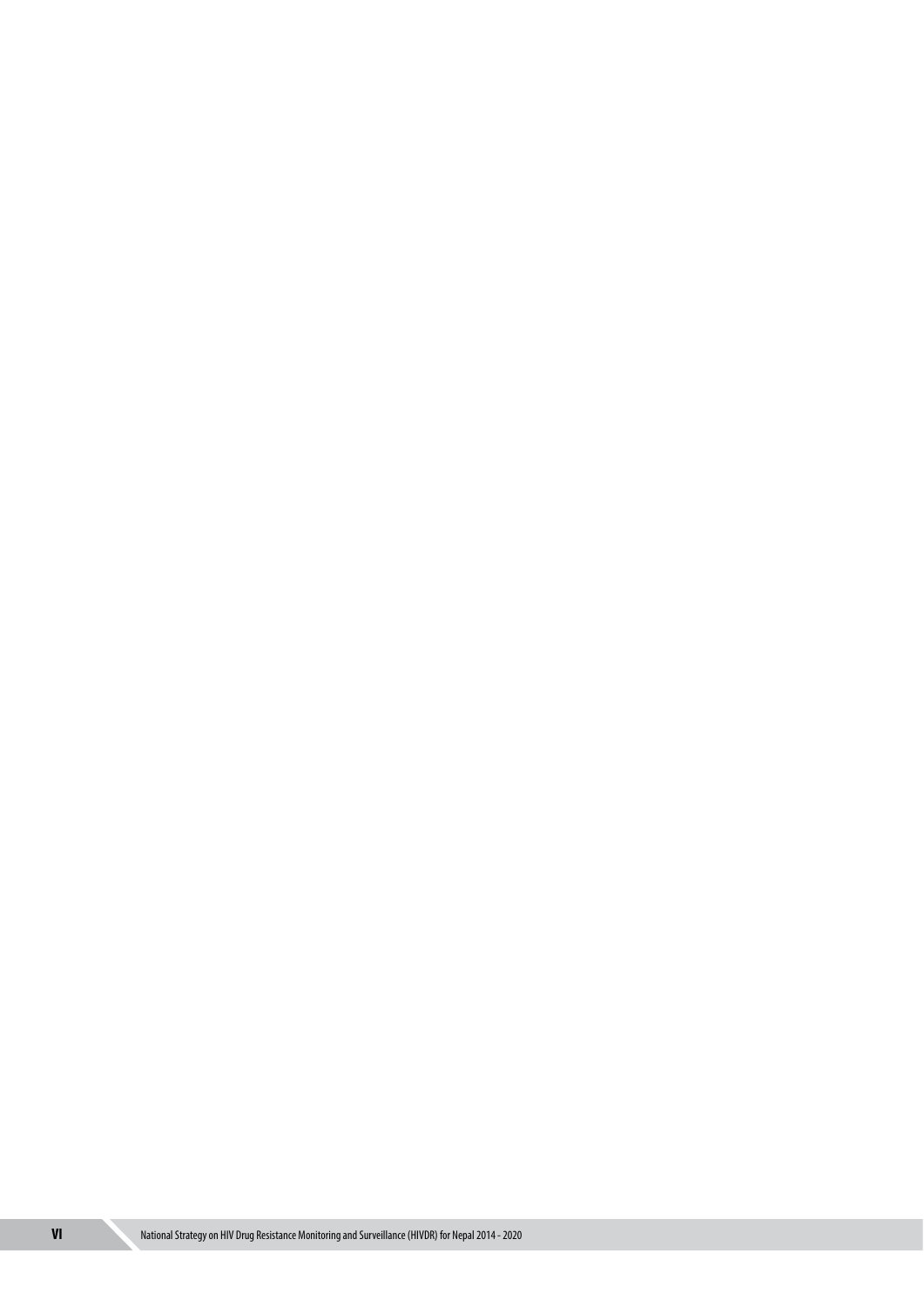#### **1. Background**

The estimation and projection conducted in 2013 estimated that Nepal has approximately 40,723 persons living with HIV (PLHIV) and prevalence of HIV was 0.23%<sup>1</sup>. This also projected that the overall HIV epidemic in Nepal is on a decline. Modelling suggests that new infections continue to reduce from 1,437 in 2011 to 818 in 2015. The ART need in 2012 was projected to be 26,876 while 860 HIV positive pregnant women were estimated to require PMTCT services.

The epidemic remains a concentrated epidemic with new infections occurring among key populations including people who inject drugs (PWID), male and female sex workers (SW) and their clients, men who have sex with men (MSM) and male labour migrants. However, there is geographical variability of the modes of transmission within regions of the country. As an example, the issue of migration-linked HIV transmission seems to be more important in the Far and Midwestern regions of Nepal.<sup>2</sup>

#### **1.1 Expansion of access to ART**

Antiretroviral treatment (ART) was established within the national programme in 2004. As of mid-2014, the National Center for AIDS and STD Control (NCASC) reported approximately 9,000 people on ART from 52 centers, double the numbers receiving treatment in 2011 (5,867 individuals). Nationally approximately 100 children are receiving ART. The PMTCT programme is in its nascent stage, and is in process of being integrated into the Maternal and Child Health programme of Family Health Division of Department of Health Services. Early infant diagnosis (EID) is available, with capacities established in the National Public Health Laboratory (NPHL) since January 2014. Prior to this, samples for EID were sent to Bangkok, Thailand for testing.

The NCASC has already held consultations to adapt the WHO 2013 treatment guidelines<sup>3</sup> for adults, adolescents, pregnant women and children. In brief, the recommendations follow WHO guidance for earlier treatment at the CD4 threshold of ≤500 cells/mm<sup>3</sup>. For pregnant women, national guidance now recommends provision of Option B+ (lifelong ART). Similarly, the updated national guidelines for treatment in children are aligned with the WHO 2013 guidance. ART requirements are projected to increase, however because the majority of people registering at ART services have low CD4 counts, this increase will not be significant in the short-term.

<sup>1</sup> Government of Nepal (2013). National Estimates of HIV Infections in Nepal 2013.

<sup>2</sup> Government of Nepal (2013). Review of the HIV response in Nepal, May-June 2013.

<sup>3</sup> WHO (2013). Consolidated guidelines on the use of antiretroviral drugs for treating and preventing HIV infection: recommendations for a public health approach.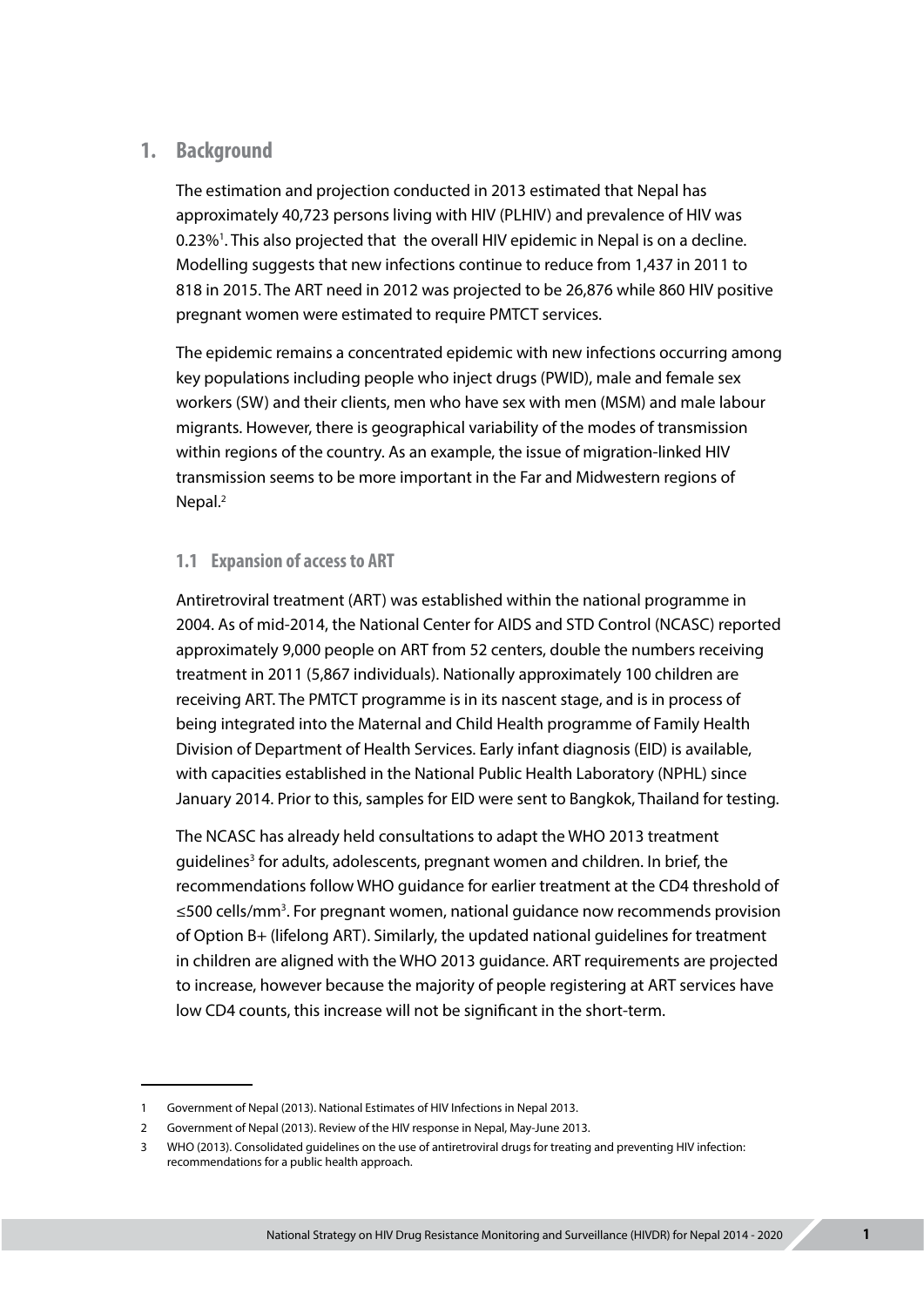Funding for ARV drugs is dependent on the Global Fund to Fight AIDS, TB and Malaria (GFATM) where Nepal has received funding through the Single Stream Funding (SSF) grant which consolidates grants for Rounds 7 and 10. The country has applied for the New Funding Model (NFM) for 2015 -2017.

#### **1.3 Current implementation of HIVDR activities**

HIV drug resistance (HIVDR) surveillance has been prioritised within the strategic information framework in the National HIV/AIDS strategy 2011-2016.<sup>4</sup> HIVDR is articulated as part of the national public health surveillance in HIV, with emphasis on the core elements of Early Warning Indicator (EWI) monitoring and also to conduct HIVDR surveys.<sup>5</sup> Emergence of HIVDR will impact effectiveness of the treatment programme as well as increase the costs for ART. Current costs of ART based on global reports indicate the lowest prices of 100-150 USD for first-line regimens depending on drug type (zidovudine or tenofovir-based), 250 USD for second-line ART and 2,000 USD for third (salvage) regimens.<sup>6,7</sup>

EWI monitoring was piloted in 3 treatment sites (Kathmandu Valley) in 2013, with subsequent expansion to 14 additional sites by mid-2014. NCASC has planned to scale-up EWI monitoring EWI at 75% of all ART sites by 2017 and 100% thereafter, with the support of partners.

### **2. Development of the Nepal HIVDR strategy**

WHO published the first global strategy for HIVDR monitoring and surveillance for countries scaling up ART with the public health approach in 2004.<sup>8</sup> In 2012, WHO updated its global strategy on HIVDR monitoring and surveillance<sup>9</sup>. The revised WHO strategy builds on existing HIVDR implementation experience in countries. As well, protocols for the different surveillance components were updated to provide countries with simplified standardised guidance which include:10

- Update of the EWI guidance and tools
- Revision of the HIVDR protocols for Acquired HIVDR (ADR) and Transmitted HIVDR (TDR)

<sup>4</sup> Government of Nepal (2011). National HIV/AIDS Strategy 2011-2016.

<sup>5</sup> Government of Nepal (2011). Nepal surveillance guidelines: annex on the national strategy for surveillance of HIV drug resistance.

<sup>6</sup> MSF (2014). Untangling the web of antiretroviral price reductions, 17<sup>th</sup> edition - July 2014.

<sup>7</sup> WHO (2014). Access to antiretroviral drugs in low- and middle-income countries: technical report July 2014.

<sup>8</sup> Bennett DE, Bertagnolio S, Sutherland D, Gilks CF. The World Health Organization's global strategy for prevention and assessment of HIV drug resistance. Antivir Ther. 2008;13(Suppl 2):1–13.

<sup>9</sup> WHO (2012). WHO global strategy on HIV drug resistance monitoring and surveillance.

<sup>10</sup> WHO guidelines for HIVDR surveys available at: <http://www.who.int/hiv/topics/drugresistance/en/>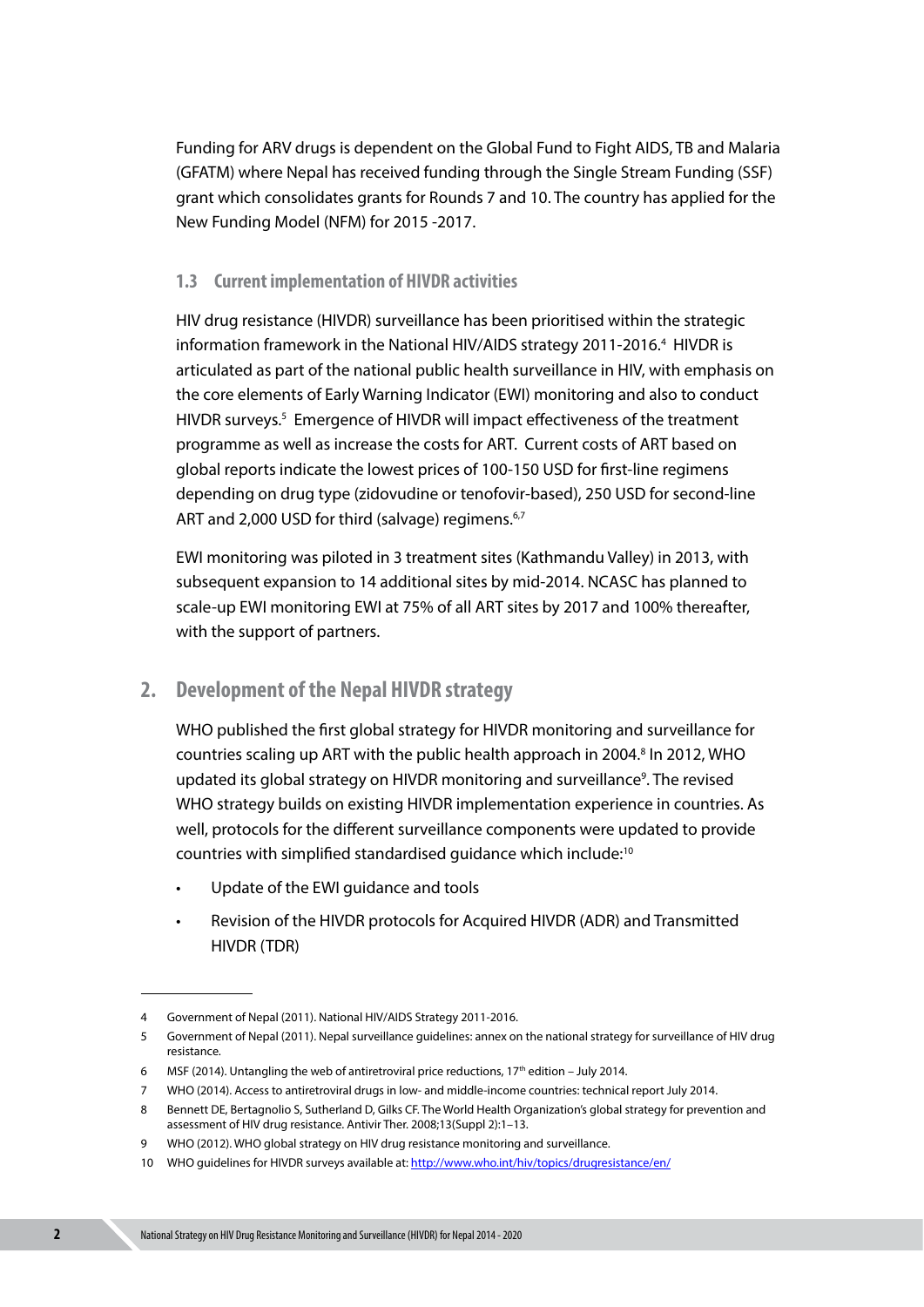Development of two new protocols (a) to assess HIVDR in ART-naïve infants less than 18 months of age and (b) Pretreatment HIVDR among people initiating treatment (PDR).

A consensus meeting to discuss and prioritise HIVDR monitoring and surveillance activities was held by NCASC with the support of WHO on 6 August 2014. The objectives were to develop the Nepal HIVDR strategy (2014-2020) based on revised WHO 2012 global strategy and protocols. Guiding principles for country-led planning were (a) relevance to the epidemic and treatment scale-up context and (b) feasibility and sustainability of implementation. Among the types of HIVDR surveillance, the surveys to assess HIVDR in infants less than 18 months; and for transmitted drug resistance was noted to be not feasible in the country. This was because of the lack of appropriate sample size due to declining incidence; and inadequate numbers of EID samples for the survey in infants.

The three priority HIVDR elements selected include:

- EWI monitoring, as part of routine M&E activities
- Acquired HIVDR surveillance (ADR) in people receiving ART
- Pretreatment HIVDR (PDR) among people initiating treatment

National laboratory strengthening for public health surveillance in HIV drug resistance is an important element under the global HIVDR strategy to ensure sustainability of routine HIVDR surveillance. The NPHL was nominated as the nodal laboratory responsible for the implementation of surveys and laboratory aspects for HIVDR, in collaboration with NCASC. HIVDR testing capacity is not yet established in NPHL and thus planned HIVDR surveys will require additional technical assistance from WHO-designated regional reference laboratories for HIVDR genotyping.

**2.1 Nepal HIV drug resistance monitoring and surveillance strategy, 2014-2019**

#### **Goals:**

**-** The goal of HIV drug resistance monitoring and surveillance in Nepal is to provide evidence for decision-making and public health actions on the antiretroviral treatment programme.

#### **Vision:**

**-** Prevention of the development of HIV drug resistance in the antiretroviral treatment programme and among patients so as to ensure the effectiveness and sustainability of the public health approach to universal access to ART.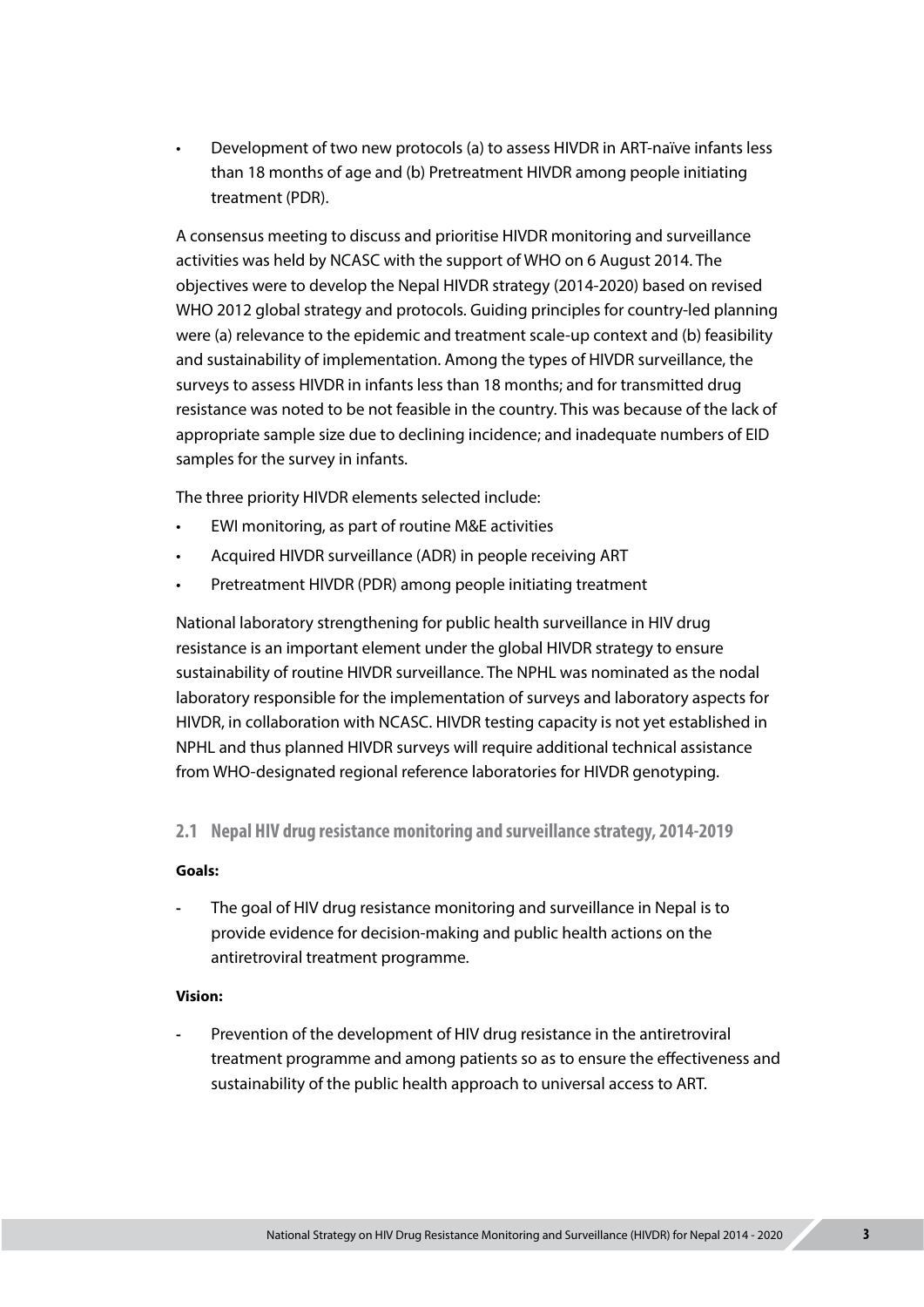#### **Mission:**

- 1. Implement HIVDR monitoring using early warning indicators (EWI) as part of routine M&E to provide clinic-level information on functioning of the ART programme.
- 2. Implement HIVDR surveys as part of public health surveillance in HIV to monitor trends for the emergence and evolution of HIV drug resistance.
- 3. Take public health actions to strengthen the ART programme and related services so as to prevent emergence of HIVDR among people receiving treatment.

#### *2.1.1 Mission I: HIVDR monitoring of EWI*

EWIs are quality of care indicators which assess factors associated with emergence of HIVDR. These indicators are core indicators designed to be monitored at all ART clinics as part of routine monitoring and evaluation. The results provide clinic-specific information which can be used for local action to improve patient care, and for national (or subnational) programme for public health action. EWI-5 on viral load suppression has not been conducted on the current EWI reporting cohort of 2011- 2012. Routine viral load monitoring under the programme is being scaled-up in 2014.

NCASC has piloted<sup>11</sup> and expanded EWI monitoring at 17 sites between 2013 and 2014. The results indicate issues with on-time pill pickup (ART adherence) and retention in ART care at 12 months, particularly in children. Death and lost to followup (LFU) were highly variable among clinics.<sup>12</sup>

The following are national plans for scaling up EWI monitoring, 2014-2019:

| <b>Survey type</b> | 2013-2014                                                              | 2015                                         | 2016                    | 2017                                                                                         | 2018                                         | 2019 |
|--------------------|------------------------------------------------------------------------|----------------------------------------------|-------------------------|----------------------------------------------------------------------------------------------|----------------------------------------------|------|
| EWI                | Piloted in 3<br>sites in 2013<br>and expanded<br>to 14 more in<br>2014 | Total of<br>36 sites<br>out of 52<br>clinics | Total of<br>$~10$ sites | Reach<br>75% of<br>eligible<br>sites $(-55)$<br><b>ART</b><br>clinics<br>planned<br>by 2017) | Reach<br>100%<br>of all<br>eligible<br>sites |      |

#### **Table 1: EWI scale up plan**

<sup>11</sup> NCASC (2014). Moving towards HIV Drug Resistance monitoring in Nepal. Monitoring Early Warning Indicators: Report of the Pilot Survey.

<sup>12</sup> NCASC (2014). EWI results from 17 sites.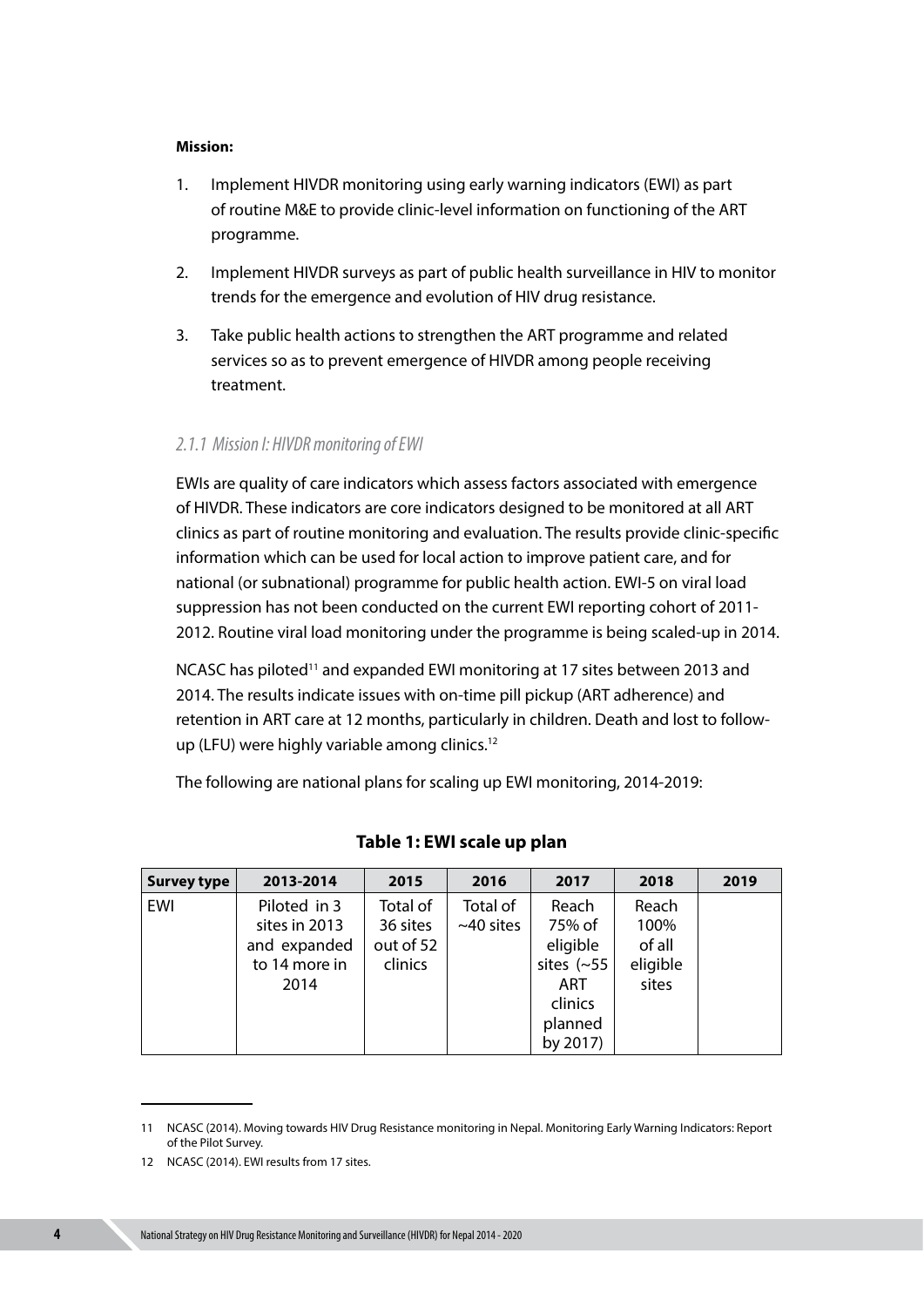#### *2.1.2 Mission II: Public health surveillance of HIVDR, 2014-2019*

NPHL is responsible to public health surveillance in infectious diseases. As part of national public health surveillance in HIV, HIVDR will be incorporated in the NPHL responsibilities in collaboration with NCASC.

The first priority survey to be conducted is on Acquired drug resistance (ADR), which is planned to be conducted in 2015. The ADR survey assesses prevalence of viral load suppression and describes HIVDR patterns in populations receiving ART at two timepoints which are at  $12 \pm 3$  months and  $\geq 48$  months. The results provide a nationally representative prevalence which can inform decisions around (a) how effective is the current national first-line regimen and (b) the optimal second-line regimen. Main ADR survey outcomes are presented in Table 2.

|     | <b>Outcomes</b>                                                                                     | <b>Time</b><br>point:<br>$12 (\pm 3)$<br>months | <b>Time</b><br>point:<br>$\geq$ 48<br>months |
|-----|-----------------------------------------------------------------------------------------------------|-------------------------------------------------|----------------------------------------------|
| 1.a | Prevalence of VL suppression (VL <1000 copies/mL)<br>among individuals on ART                       | X                                               | X                                            |
| 1.b | Prevalence of VL suppression (VL<1000 copies/mL)<br>among individuals on first-line ART             | X                                               | X                                            |
| 1.c | Prevalence of VL suppression (VL<1000 copies/mL)<br>among individuals on NNRTI-based first-line ART | X                                               | X                                            |
| 2.a | Nationally representative measure of retention at 12<br>months                                      | X                                               |                                              |
| 2.b | Prevalence of VL suppression among individuals on<br>ART, adjusted for retention                    | X                                               |                                              |
| 3.a | Prevalence of HIVDR among individuals on ART with<br>$VL > 1000$ copies/mL                          | X                                               | X                                            |
| 3.b | Prevalence of HIVDR among individuals on first-line<br>ART with VL >1000 copies/mL                  | X                                               | X                                            |
| 3.c | Prevalence of HIVDR among individuals on NNRTI-<br>based first-line ART with VL >1000 copies/mL     | X                                               | X                                            |
| 4   | Prevalence of HIVDR among individuals on ART                                                        | X                                               | X                                            |

#### **Table 2: Main ADR survey outcomes**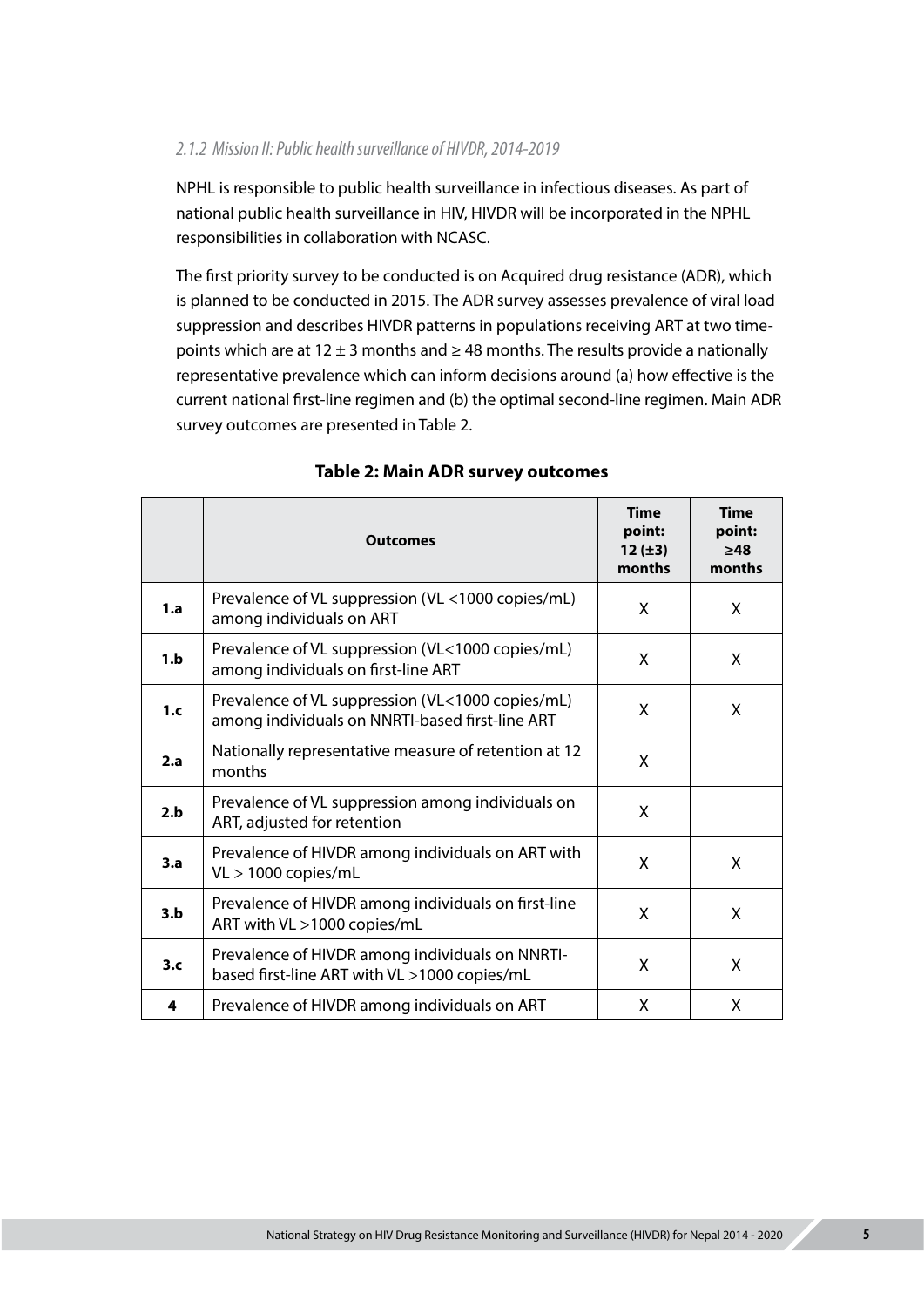In 2016, the PDR survey will be conducted to assess HIVDR prevalence among patient starting treatment, to inform decisions around the first-line regimen. The new recommendations of tenofovir-based regimens as the preferred first-line will be operationalised towards end of 2014. The PDR survey has six main outcomes: three of them are related to HIV drug resistance per se, while three others are related to how frequent individuals initiate ART with prior ARV exposure – Table 3.

|  | <b>Table 3: Main PDR survey outcomes</b> |
|--|------------------------------------------|
|--|------------------------------------------|

|                | <b>Outcomes</b>                                                                                                      |
|----------------|----------------------------------------------------------------------------------------------------------------------|
| 1.             | <b>HIVDR</b> outcomes                                                                                                |
| 1a             | Prevalence of HIV drug resistance among all ART initiators, regardless of prior<br>exposure to ARVs                  |
| 1b             | Prevalence of HIV drug resistance among ART initiators without prior exposure<br>to ARVs                             |
| 1c             | Prevalence of HIV drug resistance among ART initiators with NNRTI-based regi-<br>mens without prior exposure to ARVs |
| 2.             | Prior ARV exposure                                                                                                   |
| 2a             | Proportion of all ART initiators without prior exposure to ARVs                                                      |
| 2 <sub>b</sub> | Proportion of all ART initiators with prior exposure to ARVs                                                         |
| 2c             | Proportion of all ART initiators with unknown prior exposure to ARVs                                                 |

The country plans to implement the surveys every 3 years as recommended by WHO to monitor trends.

| Survey type | 2014/15 | 2016 | 2017 | 2018 | 2019 |
|-------------|---------|------|------|------|------|
| <b>ADR</b>  |         |      |      |      |      |
| <b>PDR</b>  |         |      |      |      |      |

*Note: WHO surveillance protocols for HIVDR surveys are available at:* <http://www.who.int/hiv/topics/drugresistance/en/>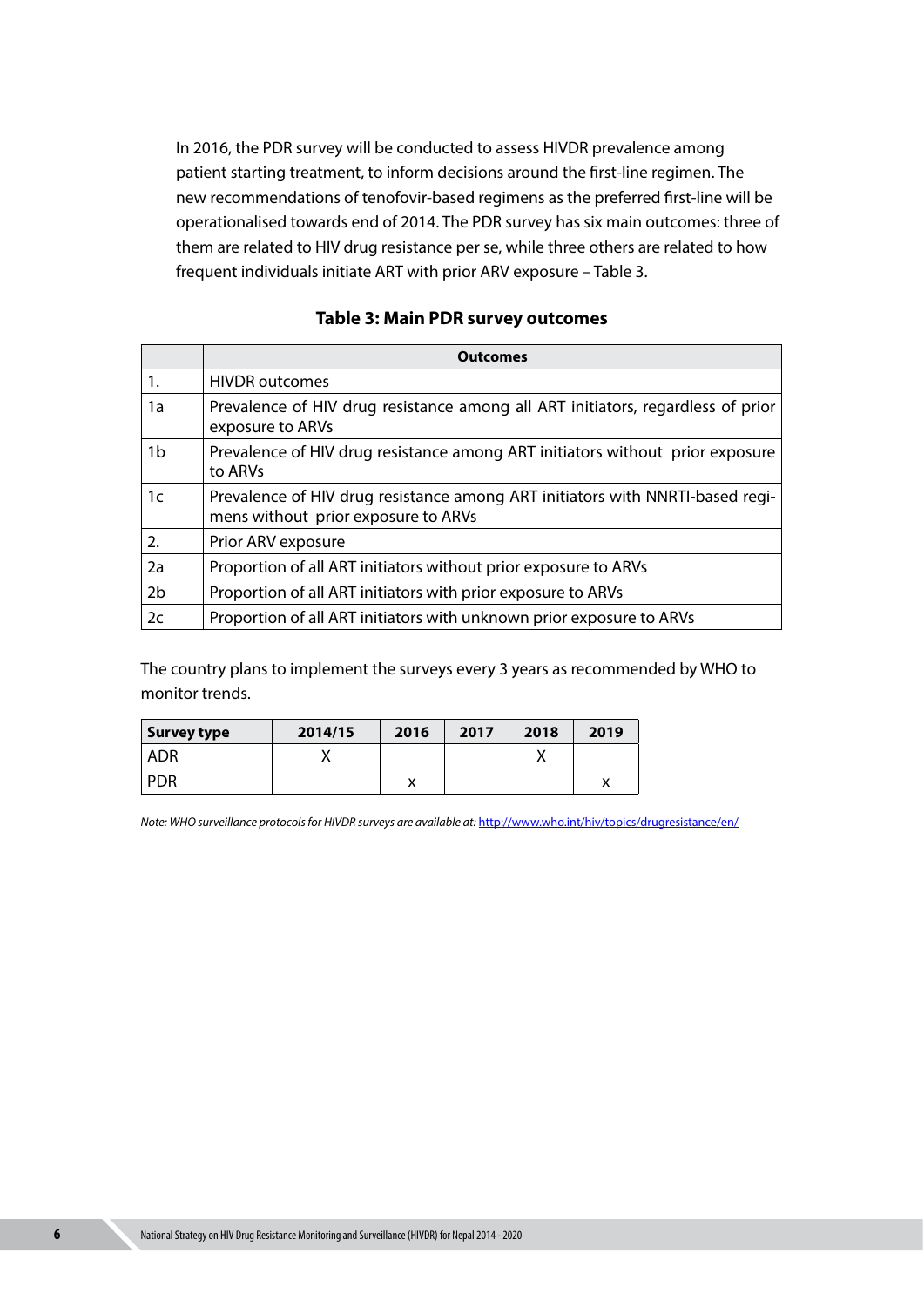#### *2.1.3 Mission III: Take public health action to strengthen the ART programme and related services so as to prevent emergence of HIVDR among people receiving treatment*

Based on evidence generated from EWI monitoring and HIVDR surveys, the necessary public health action will be taken. Actions will be taken to strengthen the treatment programme and address loss from the continuum of HIV care based on findings from the 2013-2014 EWI exercise.

This may include:

- Strengthen record keeping and documentation (M&E)
- Review patient pill pick-up as an objective measurement of adherence and establish formal referral system to document transfer of care including tracking of whether patients actually reach the ART clinic which they have been referred to
- Trace patients who missed their appointment and those with LFU, to attempt to get them back into ART care
- Review the quality of patient care e.g. regularity of CD4 counts every 6 months, viral load monitoring, pharmacy stock-outs etc.
- Assess reasons why paediatric ART patients have worse on-time pill pick up compared to adults and implement appropriate interventions
- Understand the determinants for death e.g. baseline CD4 counts at enrollment in ART clinics, types of opportunistic infections (OIs), mortality during ART etc.
- Monitor and assess the quality of care and CD4 and viral load monitoring within decentralised ART care in dispensing centers
- Training of clinical care providers including para-medical staff.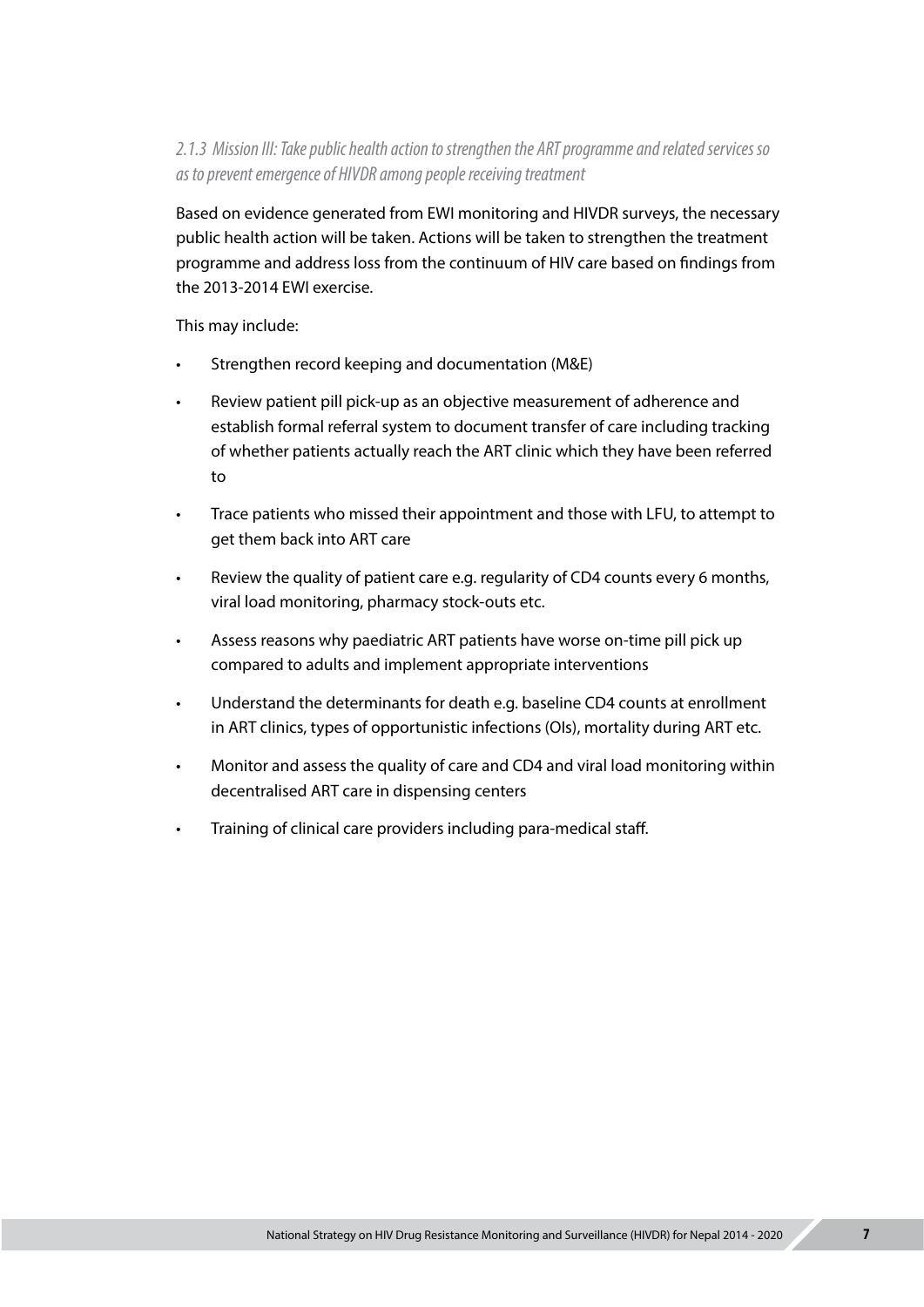#### **3. Partnerships and resource needs**

NCASC will be working in partnership with institutions, technical and developmental partners in the implementation of EWI and HIVDR surveys. In order to successfully operationalise the HIVDR five year strategy, the following budgets will be required:

| Resource needs                 | Approximate budget                        | Tentative source/donor                                                |
|--------------------------------|-------------------------------------------|-----------------------------------------------------------------------|
| ADR surveys (2015 and<br>2018) | 200,000 USD per survey x<br>$2 = 400,000$ | 2015 survey to be sup-<br>ported by WHO.<br>Funds for 2018 ADR survey |
|                                |                                           | to be mobilized.                                                      |
| PDR survey (2016 and<br>2019)  | 200,000 USD per survey x<br>$2=400,000$   | Funds for 2016 and 2019<br>ADR surveys to be mobi-<br>lized.          |
| EWI scale up                   | 57,000 for 3 years                        | 3 years funding (2015-<br>2017)<br>to be mobilized.                   |

Technical assistance from WHO and other partners will be required and include the following key areas:

- Protocol development including site selection, sampling methods and development of tools
- Capacity building of NPHL for implementation of the laboratory component of the survey
- Facilitation with the regional reference laboratory for HIVDR genotyping
- Capacity building for analysis and interpretation of HIVDR results, as well as in dissemination
- Resource and fund mobilisation for the implementation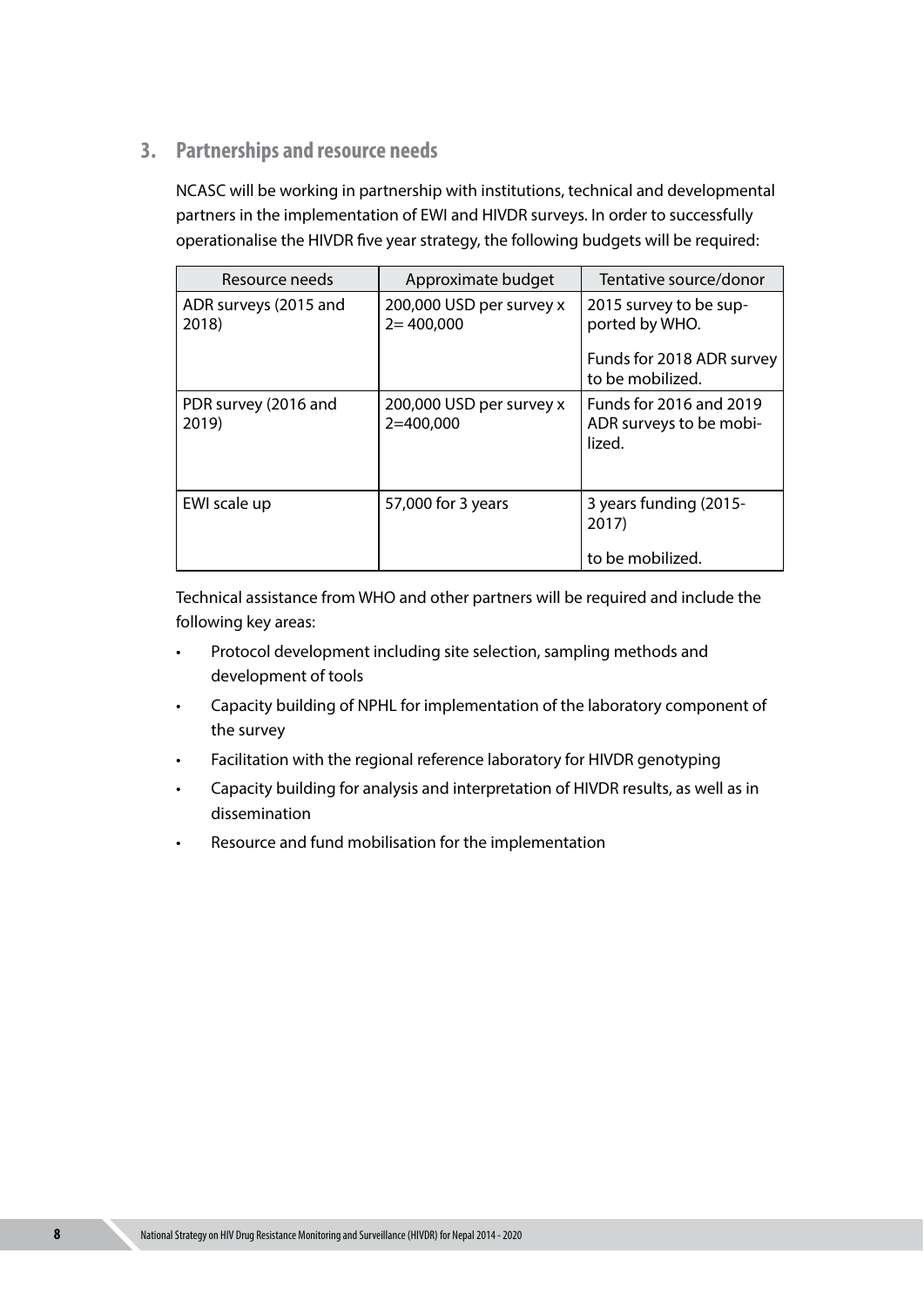**4. Operationalization of the ADR survey in 2015**

A core working group will be constituted to coordinate work around implementing the ADR in 2015. A list of activities required for implementation of the surveys is detailed in Annex A.

| Organisation                                                | Designation of focal<br>persons                                                                            | Organisation role and responsibility                                                                                                                                                                           |
|-------------------------------------------------------------|------------------------------------------------------------------------------------------------------------|----------------------------------------------------------------------------------------------------------------------------------------------------------------------------------------------------------------|
| <b>NCASC</b>                                                | Coordinator: member<br>secretary TWG<br>Logistic focal point<br>Public Health expert                       | Leadership and joint coordination<br>$\bullet$<br>with NPHL for implementation of<br>the survey.<br>Resource mobilisation and timely<br>$\bullet$<br>transfer of funds and other<br>resources e.g. procurement |
| <b>NPHL</b>                                                 | HIV focal person                                                                                           | Co-chair with NCASC for the core<br>$\bullet$<br>working group<br>Project management and<br>$\bullet$<br>implementation of the survey<br>according to guidelines                                               |
| <b>WHO Nepal</b>                                            | <b>Medical Officer HIV</b>                                                                                 | Technical assistance for survey<br>$\bullet$<br>Resource mobilisation as required<br>$\bullet$                                                                                                                 |
| <b>FHI360</b>                                               | Surveillance focal point<br>Laboratory focal point                                                         | Technical assistance for survey<br>٠<br>Provide monitoring support<br>$\bullet$<br>during implementation                                                                                                       |
| <b>Clinical Experts</b>                                     | Bir Hospital: Dr Sushil<br><b>TUTH: Dr Prem</b><br>Paediatrics: Dr Laxman<br>MCH focal point: Dr<br>Indira | Technical assistance for survey<br>$\bullet$<br>Provide monitoring support<br>$\bullet$<br>during implementation                                                                                               |
| <b>National Health</b><br><b>Research Council</b><br>(NHRC) | Representative                                                                                             | Technical assistance for survey<br>$\bullet$<br>Provide monitoring support<br>$\bullet$<br>during implementation                                                                                               |

The core working group includes: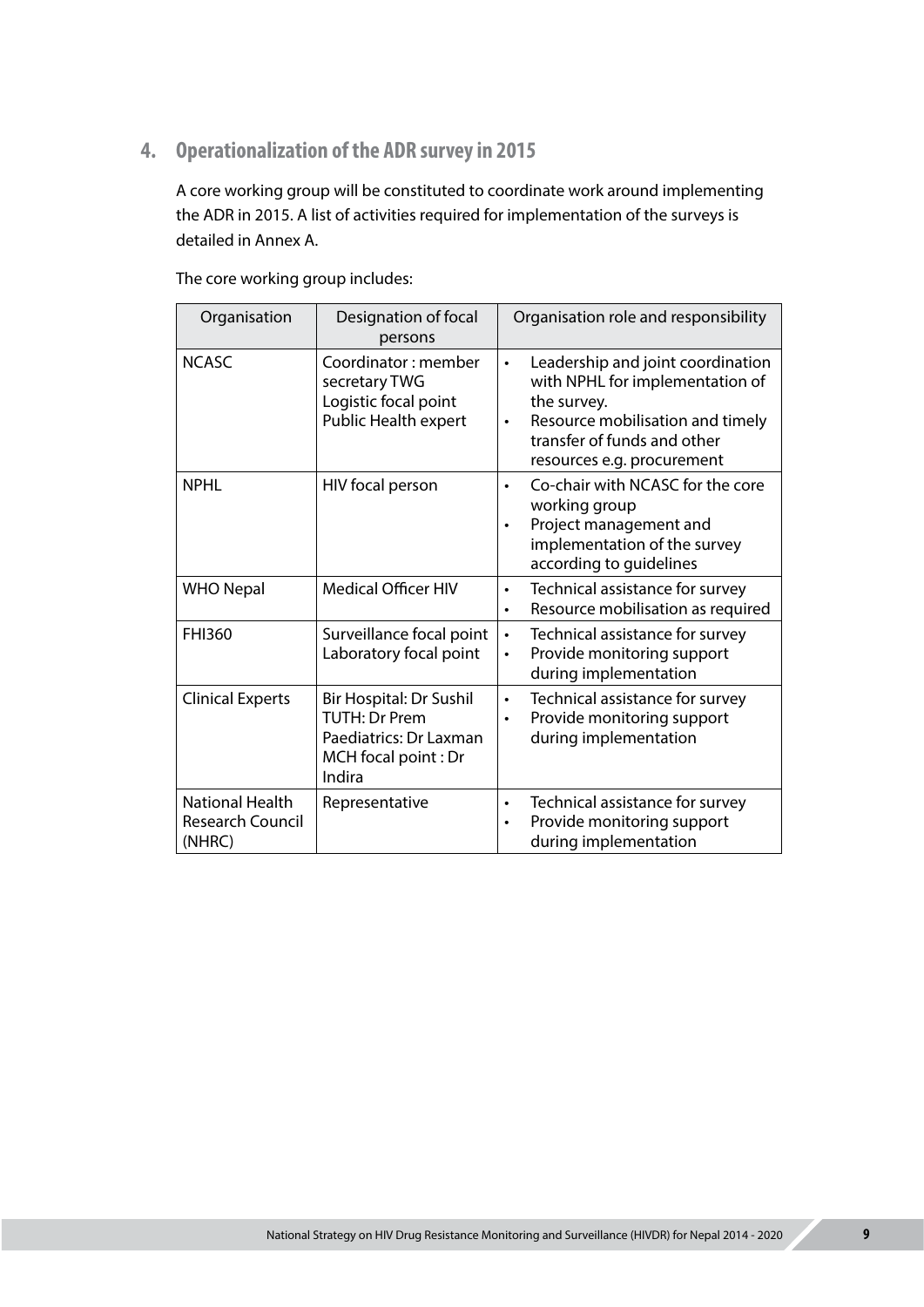| 2<br>$\mathbf{1}$<br>g<br>თ<br>$\infty$<br>r<br>2015<br>م |
|-----------------------------------------------------------|
| H                                                         |